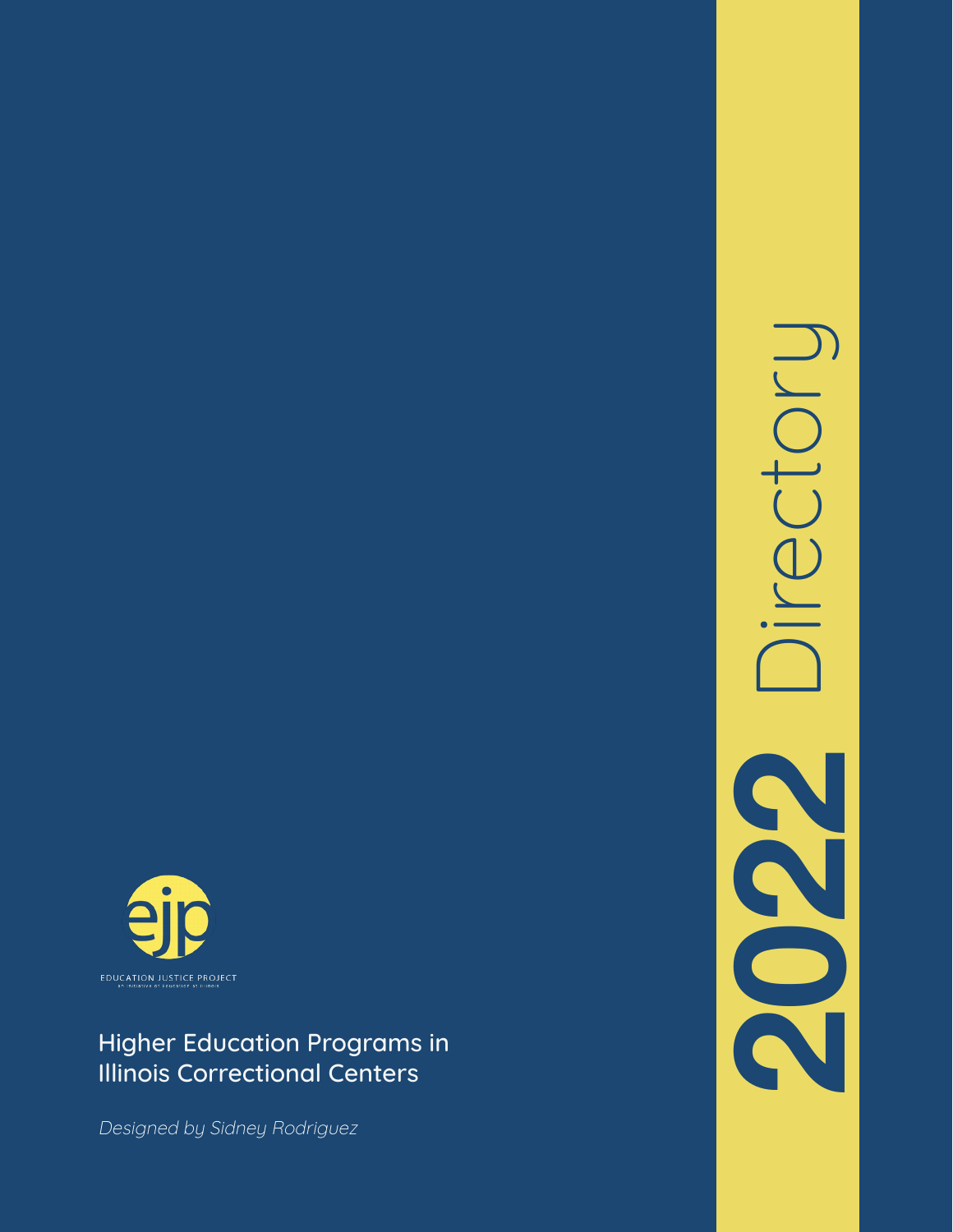## **Introduction**

This directory lists existing higher education in prison (HEP) programs in Illinois and illustrates the need for additional programs in the state. For purposes of this document, HEP refers to any program providing academic post-secondary instruction to incarcerated students, whether or not it provides transferable credits or leads to a degree.

Ten years ago, only five HEP programs existed in Illinois and a small minority of the state's then-nearly 49,000 people incarcerated in Illinois Department of Corrections (IDOC) facilities had access to college-level educational offerings.

Much has changed in the intervening decade. As of April 2022, 13 HEP programs offer post-secondary academic courses to incarcerated students at eight different IDOC facilities. Their curricula range widely – from one that puts on annual Shakespeare performances to another that offers a master's degree in Christian ministry and restorative arts to another that offers workshops in fine arts such as printmaking. This directory includes maps, lists of prisons where HEP is and is not available, and detailed information on each HEP program in Illinois.

Following the HEP program guide, we include a list of Illinois community colleges that provide career and technical education (CTE) and vocational skills programs to incarcerated students. These colleges are under contract with the Department of Corrections and operate separately from HEP programs. For more information about these offerings, contact Janelle Washington, Illinois Community College Board Director for CTE, at [Janelle.Washington@illinois.gov](mailto:Janelle.Washington%40illinois.gov?subject=)

The recent growth in HEP programs has been encouraging, but the work is not yet done. Twenty IDOC prisons still have no HEP offerings. This means that, of the more than 28,000 people currently incarcerated in IDOC facilities, the majority still do not have the option to pursue academic higher education.

We hope this report will inspire faculty members, graduate students, and administrators at institutions not yet involved with prison higher education to reach out and offer academic courses at nearby facilities. Undergraduate students can also play a role by advocating for such opportunities and participating, whether as students or interns, in their campus' programs.

\*If any of the information listed is inaccurate, or if you know of any other programs that are not listed, please email [info@educationjustice.net](mailto:info%40educationjustice.net?subject=). Any updates will be included in the 2023 edition of this directory.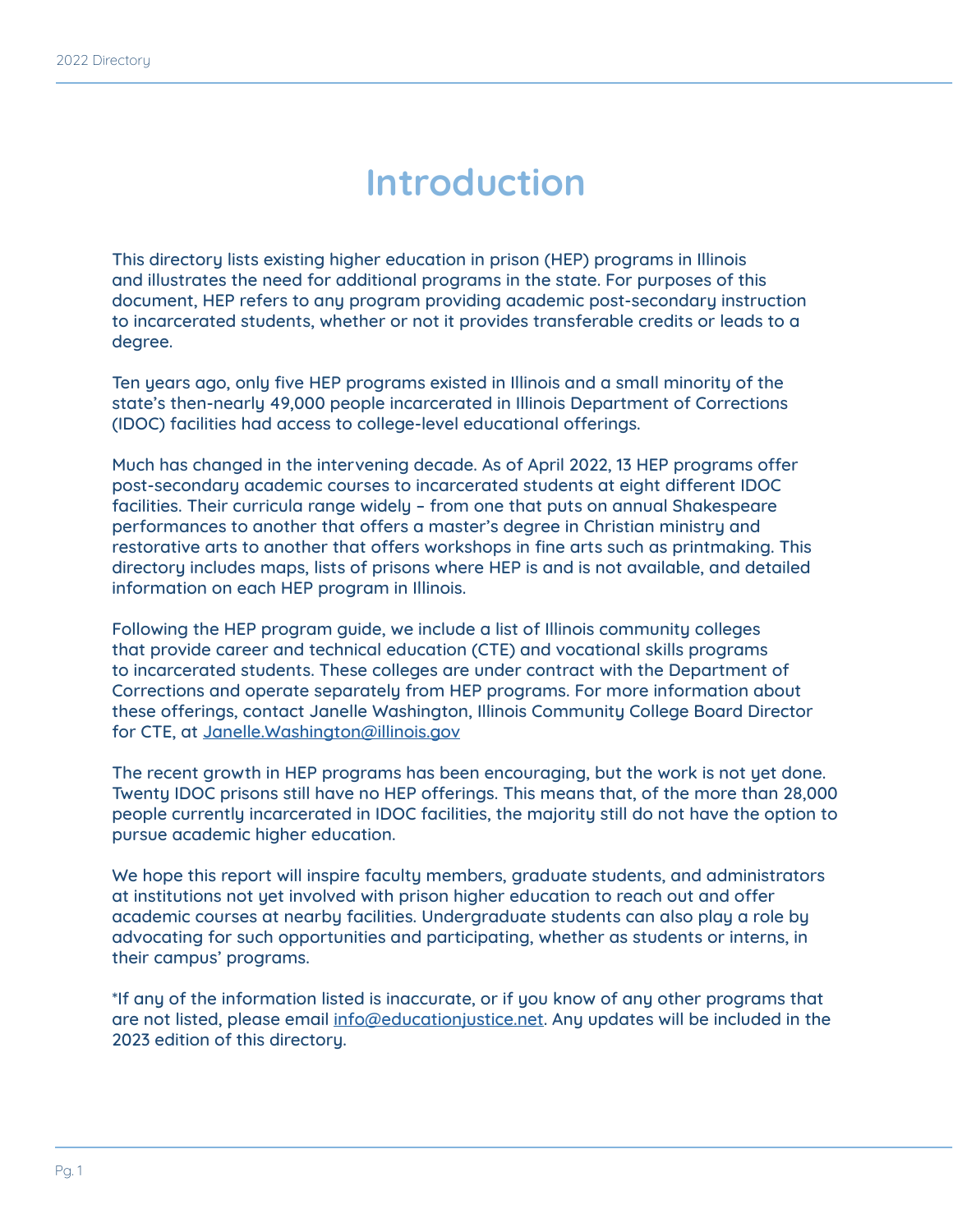# **Table of Contents**

I. List of Higher Education Programs in Illinois Correctional Centers

> II. Map of Higher Education in Prison in Illinois

> > III.

Program Guide

IV.

List of Career and Technical Education Programs in Illinois Correctional Centers

V.

List of Illinois Correctional Centers Lacking Higher Education

VI.

Map of Illinois Correctional Centers and Institutions of Higher Education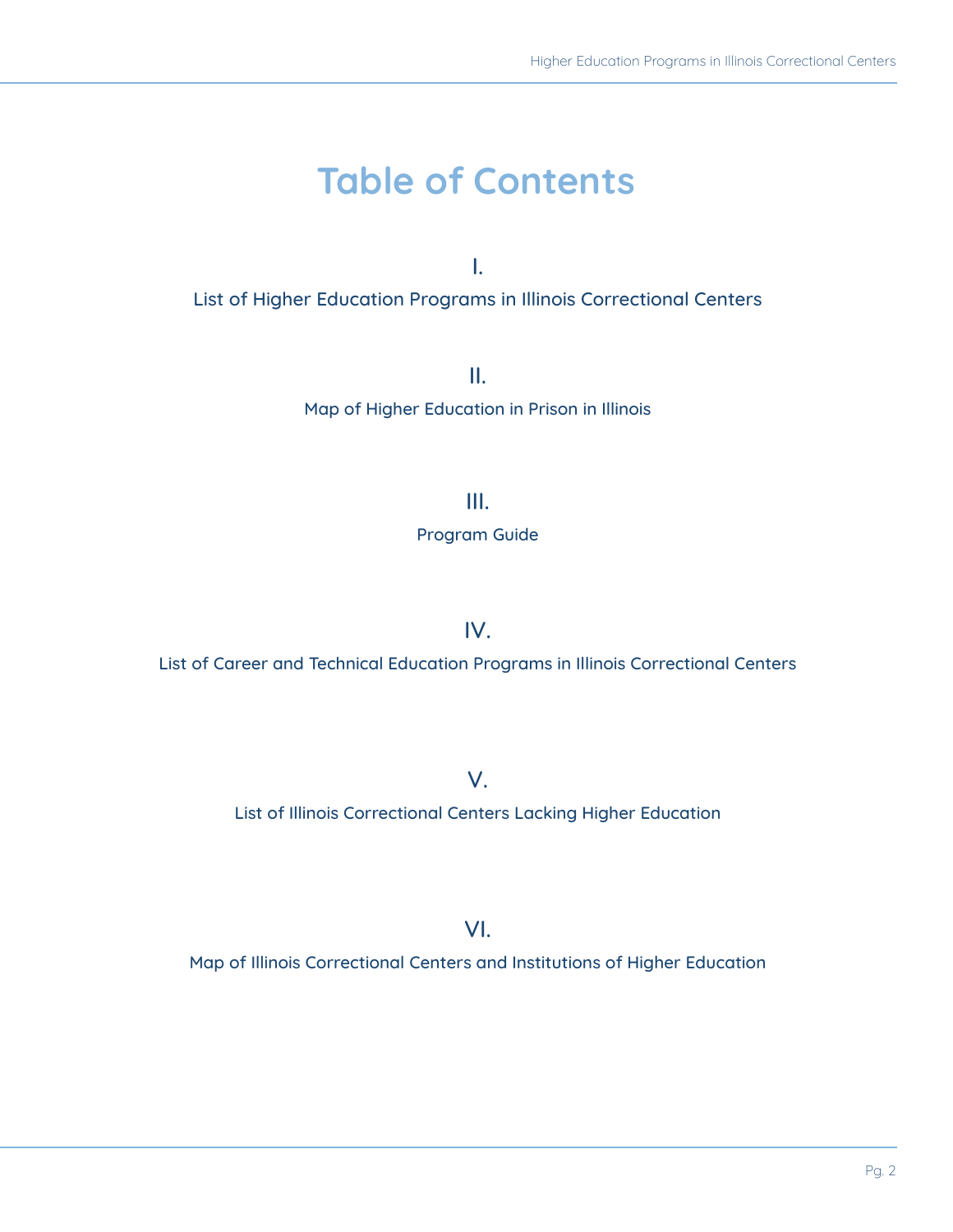### **Higher Education Programs in Illinois Correctional Centers**

There are currently 13 higher education programs in Illinois correctional centers. Twelve of these programs are provided by Illinois colleges and universities and one is run by an organization that brings together faculty from several institutions of higher education. Together, they offer academic higher education at eight of the 28 IDOC correctional centers.

| <b>Big Muddy Correctional Center</b>   | Adler University: Bachelor's Completion Program                                                                                                                                                                                                                                                |
|----------------------------------------|------------------------------------------------------------------------------------------------------------------------------------------------------------------------------------------------------------------------------------------------------------------------------------------------|
| <b>Centralia Correctional Center</b>   | <b>Kaskaskia College</b>                                                                                                                                                                                                                                                                       |
| <b>Danville Correctional Center</b>    | Danville Area Community College,<br>Eastern Illinois University,<br>University of Illinois Urbana-Champaign: Education Justice Project                                                                                                                                                         |
| Decatur Correctional Center            | Millikin University: Shakespeare Corrected                                                                                                                                                                                                                                                     |
| <b>East Moline Correctional Center</b> | Augustana College: Augustana Prison Education Program                                                                                                                                                                                                                                          |
| <b>Logan Correctional Center</b>       | North Park University: School of Restorative Arts,<br>Northwestern University: Northwestern Prison Education Program                                                                                                                                                                           |
| <b>Sheridan Correctional Center</b>    | Benedictine University: Inside-Out Prison Exchange Program                                                                                                                                                                                                                                     |
| <b>Stateville Correctional Center</b>  | DePaul University: Inside-Out Prison Exchange Program,<br>North Park University: School of Restorative Arts,<br>Northeastern Illinois University: University Without Walls,<br>Northwestern University: Northwestern Prison Education Program,<br>Prison + Neighborhood Arts/Education Project |

Continue to the Program Guide for a detailed look at each program's mission, features, contact information, and more.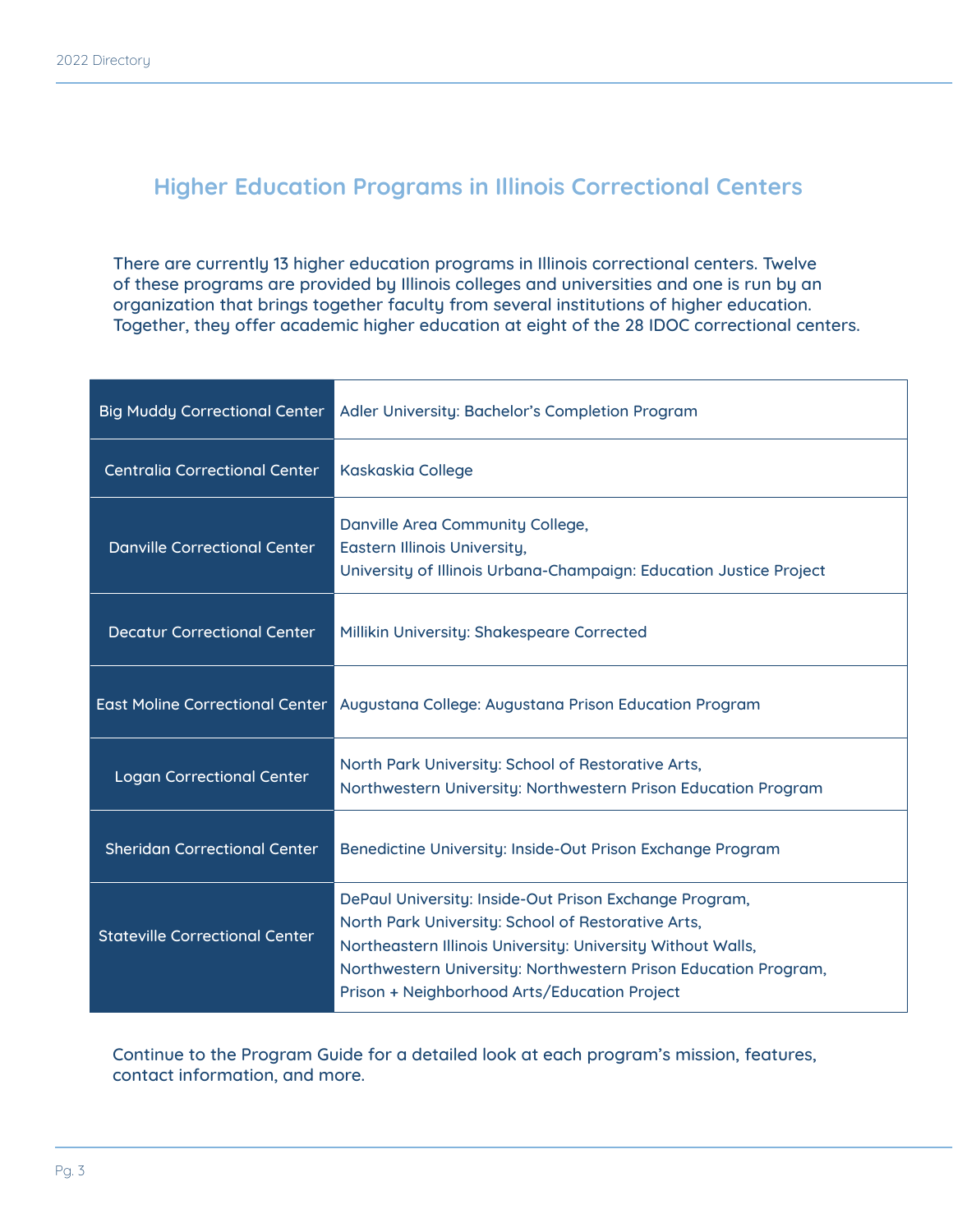

#### Map of Higher Education in Prison in Illinois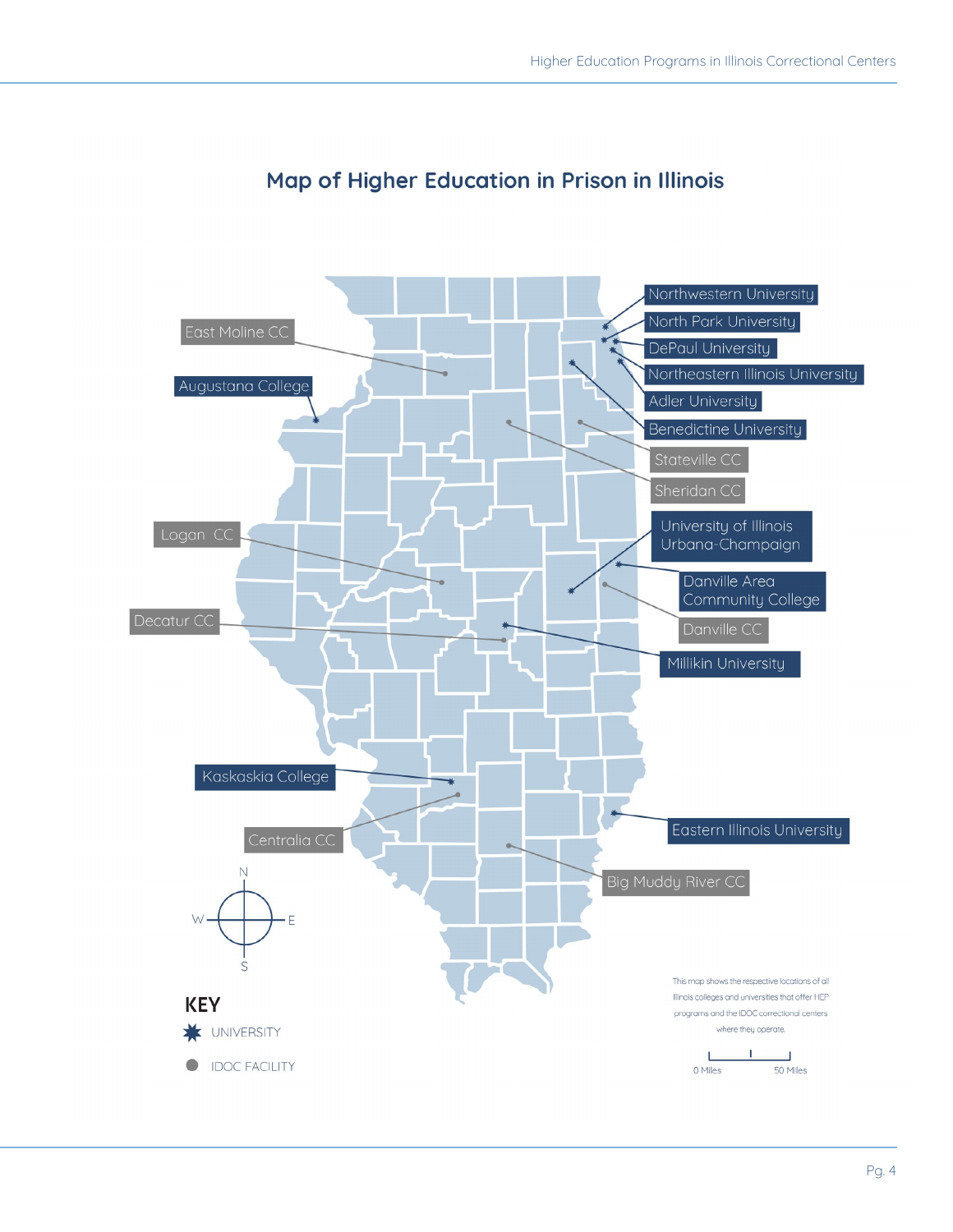### **Adler University: Bachelor's Completion Program**

| <b>College/University</b>     | <b>Adler University</b>                                                                                                                                                                                                                                                                                                                                                                   |
|-------------------------------|-------------------------------------------------------------------------------------------------------------------------------------------------------------------------------------------------------------------------------------------------------------------------------------------------------------------------------------------------------------------------------------------|
| <b>IDOC Facility</b>          | <b>Big Muddy River Correctional Center</b>                                                                                                                                                                                                                                                                                                                                                |
| <b>Founded</b>                | 2021                                                                                                                                                                                                                                                                                                                                                                                      |
| <b>Contact Info</b>           | Michelle Dennis<br>mdennis@adler.edu<br>$(312) 662 - 4364$                                                                                                                                                                                                                                                                                                                                |
| Program<br><b>Description</b> | In June 2021, Adler University Online Campus initiated a pilot<br>program at Big Muddy River Correctional Center. The 8-week<br>course provided an opportunity for 10 incarcerated students<br>to engage in virtual courses on applied psychology. Using<br>university-provided laptops, students accessed recorded and<br>live sessions, and took part in individual and group projects. |
|                               | Adler is now assessing student feedback and outcomes with a<br>goal of launching a degree program this year. The university<br>plans to accept students with associate degrees or 60 college<br>credits into their program, which will offer bachelor's degrees in<br>applied psychology.                                                                                                 |
| <b>Get Involved</b>           | This program accepts volunteers. Anyone interested in teaching<br>online courses can apply to Adler University. Anyone from the<br>Ina, IL region can apply to serve as an in-person tutor.                                                                                                                                                                                               |

### **Augustana College: Augustana Prison Education Program**

| <b>College/University</b>     | <b>Augustana College</b>                                                                                                                                                                                                                                                                                                                                                                                                                                                                                               |
|-------------------------------|------------------------------------------------------------------------------------------------------------------------------------------------------------------------------------------------------------------------------------------------------------------------------------------------------------------------------------------------------------------------------------------------------------------------------------------------------------------------------------------------------------------------|
| <b>IDOC Facility</b>          | <b>East Moline Correctional Center</b>                                                                                                                                                                                                                                                                                                                                                                                                                                                                                 |
| <b>Founded</b>                | 2021                                                                                                                                                                                                                                                                                                                                                                                                                                                                                                                   |
| <b>Contact Info</b>           | <b>Sharon Varallo</b><br>sharonvarallo@augustana.edu<br>(309) 794-7387                                                                                                                                                                                                                                                                                                                                                                                                                                                 |
| Program<br><b>Description</b> | Augustana Prison Education Program (APEP) launched at East<br>Moline Correctional Center in August 2021. Through Augustana<br>College, the program offers full-time, four-year bachelor's<br>degrees to incarcerated individuals. Courses include history,<br>literature, mathematics, foreign languages, religion, science,<br>and the arts. Currently, the program offers a communications<br>studies major, with additional majors to be added in the future.<br>APEP admits 18 students annually or semi-annually. |
| <b>Get Involved</b>           | This program accepts monetary donations. To make a financial<br>contribution, click here, select "Other," and enter "APEP" in the<br>"Designations" box or contact Sharon Varallo at sharonvaral-<br><u>lo@augustana.edu.</u>                                                                                                                                                                                                                                                                                          |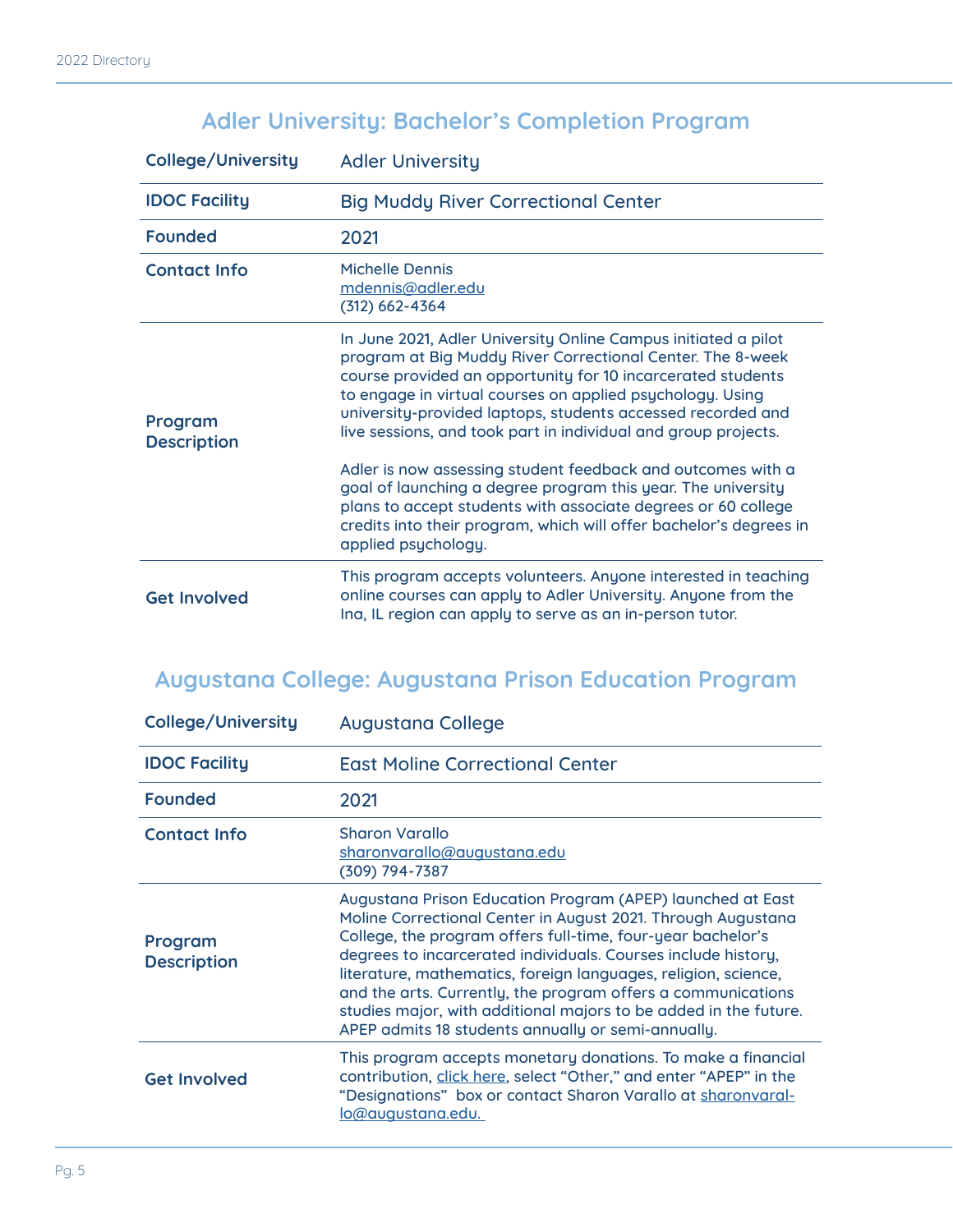### **Benedictine University: Inside-Out Prison Exchange Program**

| <b>College/University</b>     | <b>Benedictine University</b>                                                                                                                                                                                                                                                                                                                                                                                                                                                                                                                                                                                                                                |
|-------------------------------|--------------------------------------------------------------------------------------------------------------------------------------------------------------------------------------------------------------------------------------------------------------------------------------------------------------------------------------------------------------------------------------------------------------------------------------------------------------------------------------------------------------------------------------------------------------------------------------------------------------------------------------------------------------|
| <b>IDOC Facility</b>          | <b>Sheridan Correctional Center</b>                                                                                                                                                                                                                                                                                                                                                                                                                                                                                                                                                                                                                          |
| <b>Founded</b>                | 2019                                                                                                                                                                                                                                                                                                                                                                                                                                                                                                                                                                                                                                                         |
| <b>Contact Info</b>           | <b>Chez Rumpf</b><br>crumpf@ben.edu                                                                                                                                                                                                                                                                                                                                                                                                                                                                                                                                                                                                                          |
| Program<br><b>Description</b> | Developed at Temple University in 1997, the Inside-Out model<br>brings traditional university students and incarcerated students<br>together to study as peers for a semester-long class that<br>meets inside a prison. Benedictine University offers an Inside-<br>Out course each spring at Sheridan Correctional Center, with<br>the goal of generating social change through transformative<br>education. Examples of courses that have been offered through<br>the program include a cross-listed, upper-level criminal justice<br>and sociology elective titled Transformative Justice. All students<br>earn three credits upon completing the course. |
| <b>Get Involved</b>           | This program accepts monetary donations. To make a financial<br>contribution, click here, select "Other" under "Designations," and<br>enter "Inside-Out" in the "Other Designations" box.                                                                                                                                                                                                                                                                                                                                                                                                                                                                    |

### **Danville Area Community College**

| <b>College/University</b>     | Danville Area Community College                                                                                                                                                                                                                                                                                                                                                                                                                                                                                                                                                                |
|-------------------------------|------------------------------------------------------------------------------------------------------------------------------------------------------------------------------------------------------------------------------------------------------------------------------------------------------------------------------------------------------------------------------------------------------------------------------------------------------------------------------------------------------------------------------------------------------------------------------------------------|
| <b>IDOC Facility</b>          | <b>Danville Correctional Center</b>                                                                                                                                                                                                                                                                                                                                                                                                                                                                                                                                                            |
| <b>Founded</b>                | 2014                                                                                                                                                                                                                                                                                                                                                                                                                                                                                                                                                                                           |
| <b>Contact Info</b>           | McKenna Allison<br>mallison@dacc.edu                                                                                                                                                                                                                                                                                                                                                                                                                                                                                                                                                           |
| Program<br><b>Description</b> | Danville Area Community College offers a wide variety of<br>courses and programs at Danville Correctional Center designed<br>to assist incarcerated students in advancing their education.<br>The college provides courses for associate degree programs,<br>as well as a tutoring program for students enrolled in academic<br>courses, a peer-to-peer tutoring program for students not<br>enrolled in courses, and a career tech course for incarcerated<br>people nearing their release date. Degrees offered by the<br>college include Associate in Art and Associate in General Studies. |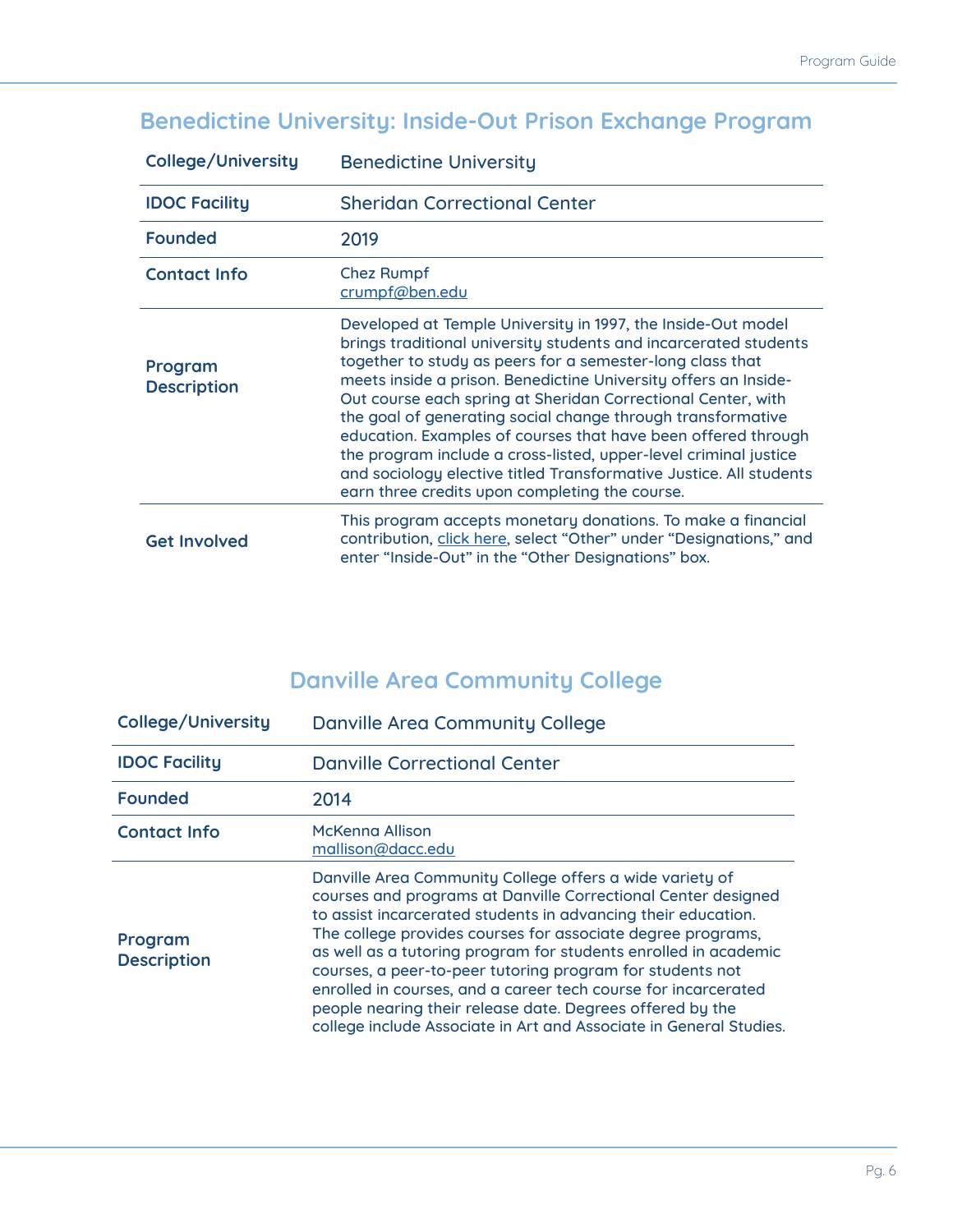### **DePaul University: Inside-Out Prison Exchange Program**

| College/University            | <b>DePaul University</b>                                                                                                                                                                                                                                                                                                                                                                                                                                                          |
|-------------------------------|-----------------------------------------------------------------------------------------------------------------------------------------------------------------------------------------------------------------------------------------------------------------------------------------------------------------------------------------------------------------------------------------------------------------------------------------------------------------------------------|
| <b>IDOC Facility</b>          | <b>Stateville Correctional Center</b>                                                                                                                                                                                                                                                                                                                                                                                                                                             |
| <b>Founded</b>                | 2012                                                                                                                                                                                                                                                                                                                                                                                                                                                                              |
| <b>Contact Info</b>           | Helen Damon-Moore, hdamonmo@depaul.edu<br>Nila Ginger Hofman, nhofman@depaul.edu                                                                                                                                                                                                                                                                                                                                                                                                  |
| Program<br><b>Description</b> | <u>DePaul University's Inside-Out Prison Exchange Program</u><br>operates as part of the national Inside-Out Center at Temple<br>University. DePaul brings together incarcerated and traditional<br>students at Stateville Correctional Center to learn as peers<br>and engage in a variety of topics. Through this exchange,<br>the university hopes to facilitate transformative learning<br>experiences that emphasize collaboration and dialogue on social<br>justice issues. |
| <b>Get Involved</b>           | This program holds occasional drives for supplies such as books,<br>personal protective equipment, and soap.                                                                                                                                                                                                                                                                                                                                                                      |

### **Eastern Illinois University**

| College/University            | <b>Eastern Illinois University</b>                                                                                                                                                                                                                                                                                                                                                           |
|-------------------------------|----------------------------------------------------------------------------------------------------------------------------------------------------------------------------------------------------------------------------------------------------------------------------------------------------------------------------------------------------------------------------------------------|
| <b>IDOC Facility</b>          | <b>Danville Correctional Center</b>                                                                                                                                                                                                                                                                                                                                                          |
| <b>Founded</b>                | 2021                                                                                                                                                                                                                                                                                                                                                                                         |
| <b>Contact Info</b>           | <b>Kim Redfern</b><br>karedfern2@eiu.edu<br>$(217) 581 - 5618$                                                                                                                                                                                                                                                                                                                               |
| Program<br><b>Description</b> | Eastern Illinois University offers a flexible, transfer-friendly<br>degree completion program at Danville Correctional Center. The<br>university accepts up to 100 semester hours for incarcerated<br>students seeking to complete their bachelor's degree. Eastern<br>also offers credit for life experience outside the traditional class-<br>room, such as on the job or in the military. |
| <b>Get Involved</b>           | This program accepts monetary donations. To make a financial<br>contribution, reach out to Olivia Koester at okkoester@eiu.edu.                                                                                                                                                                                                                                                              |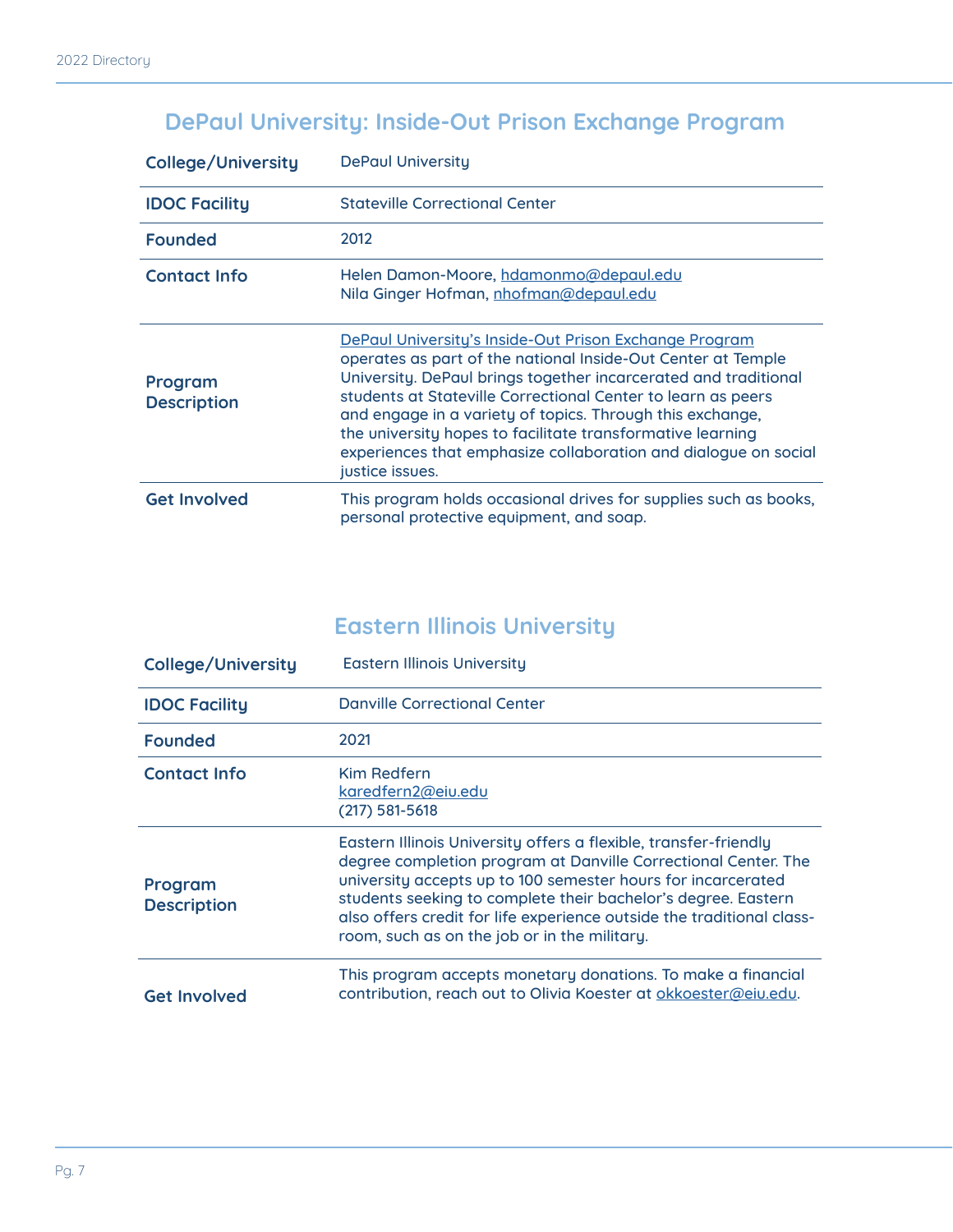#### **College/University** Kaskaskia College **IDOC Facility** Centralia Correctional Center **Contact Info** Rachel Varel [Rachel.Varel@illinois.gov](mailto:Rachel.Varel%40illinois.gov%20?subject=)  **Program Description** Kaskaskia College provides vocational and academic programs at Centralia Correctional Center. Kaskaskia offers an associate degree program, several certificates, and a career tech course for incarcerated people nearing their release date which provides a variety of skills necessary to obtain and maintain employment.

#### **Kaskaskia College**

#### **Millikin University: Shakespeare Corrected**

| College/University            | <b>Millikin University</b>                                                                                                                                                                                                                                                                                                                                                                                                                                                                                                                                                                                            |
|-------------------------------|-----------------------------------------------------------------------------------------------------------------------------------------------------------------------------------------------------------------------------------------------------------------------------------------------------------------------------------------------------------------------------------------------------------------------------------------------------------------------------------------------------------------------------------------------------------------------------------------------------------------------|
| <b>IDOC Facility</b>          | <b>Decatur Correctional Center</b>                                                                                                                                                                                                                                                                                                                                                                                                                                                                                                                                                                                    |
| <b>Founded</b>                | 2009                                                                                                                                                                                                                                                                                                                                                                                                                                                                                                                                                                                                                  |
| <b>Contact Info</b>           | <b>Alex Miller</b><br>avmiller@millikin.edu                                                                                                                                                                                                                                                                                                                                                                                                                                                                                                                                                                           |
| Program<br><b>Description</b> | Shakespeare Corrected is a volunteer-based program offered at<br>Decatur Correctional Center. The program brings undergraduate<br>students together with marginalized populations to create an<br>artistic experience that results in an atmosphere of respectful<br>inclusion and supported expression. The nine-month program<br>builds skills through monologues and discussion in the fall,<br>building to a full-scale Shakespeare play in the spring. Cut down<br>from the original versions, the productions are about 90 minutes<br>long and performed for friends, family, and other incarcerated<br>people. |
| <b>Get Involved</b>           | This program accepts monetary donations. To make a financial<br>contribution, click here.                                                                                                                                                                                                                                                                                                                                                                                                                                                                                                                             |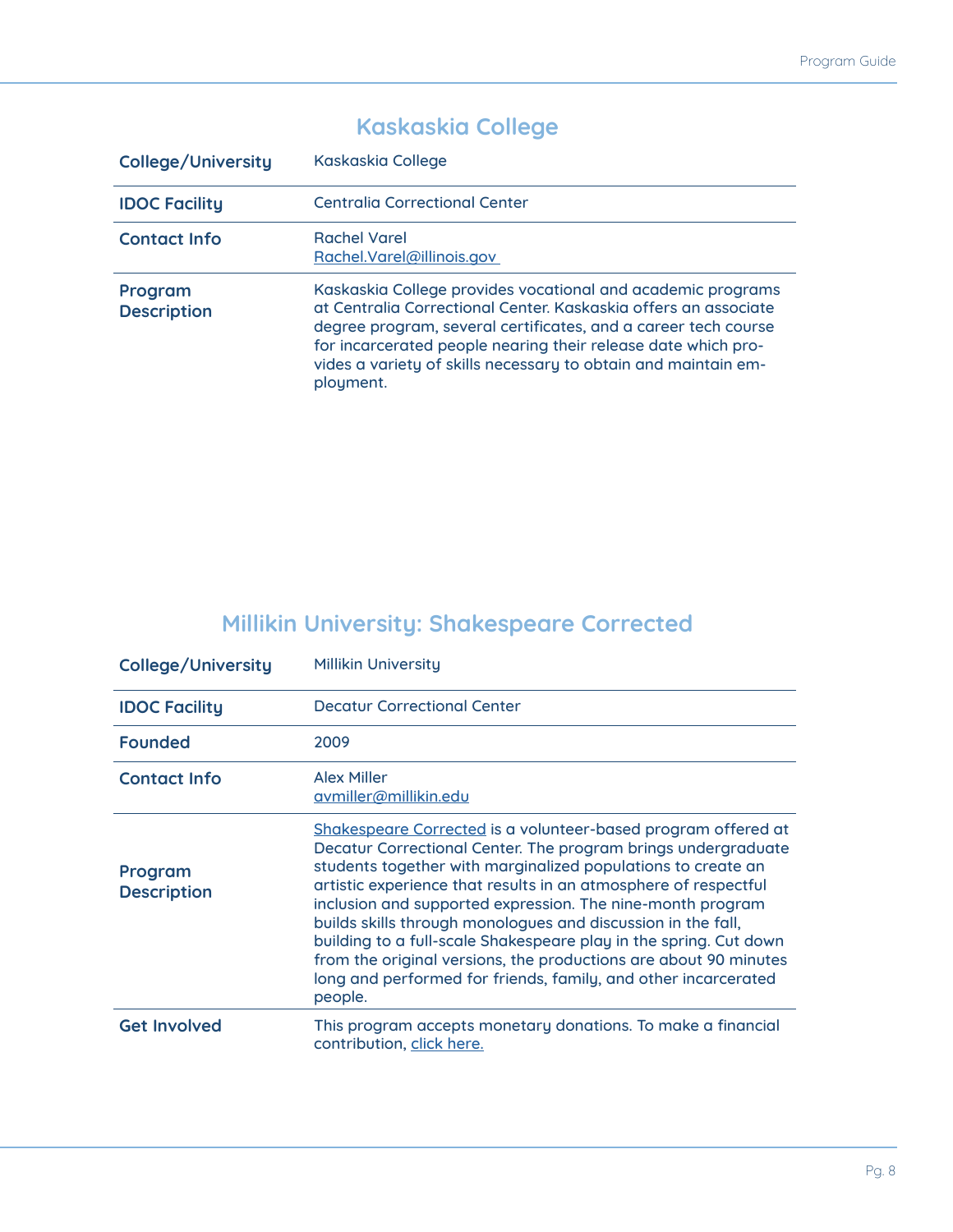### **North Park University: School of Restorative Arts**

| <b>College/University</b>     | <b>North Park University</b>                                                                                                                                                                                                                                                                                                                                                                                                                                                                                                                                                                                                                                                                           |
|-------------------------------|--------------------------------------------------------------------------------------------------------------------------------------------------------------------------------------------------------------------------------------------------------------------------------------------------------------------------------------------------------------------------------------------------------------------------------------------------------------------------------------------------------------------------------------------------------------------------------------------------------------------------------------------------------------------------------------------------------|
| <b>IDOC Facility</b>          | <b>Stateville Correctional Center</b><br><b>Logan Correctional Center</b>                                                                                                                                                                                                                                                                                                                                                                                                                                                                                                                                                                                                                              |
| <b>Founded</b>                | 2018                                                                                                                                                                                                                                                                                                                                                                                                                                                                                                                                                                                                                                                                                                   |
| <b>Contact Info</b>           | Michelle Clifton-Soderstrom<br>mclifton-soderstrom@northpark.edu<br>(773) 244-5753                                                                                                                                                                                                                                                                                                                                                                                                                                                                                                                                                                                                                     |
| Program<br><b>Description</b> | Administered through North Park Theological Seminary, the<br>School of Restorative Arts offers a master's degree in Christian<br>ministry and restorative arts at Stateville Correctional Center<br>and Logan Correctional Center. The program prepares incarcer-<br>ated individuals for ministries of restoration in contexts suscep-<br>tible to violence, and includes courses in trauma, race relations,<br>nonviolent communication, conflict transformation, restorative<br>practices and transformative justice, in addition to theology and<br>the Bible. Eighty incarcerated men at Stateville are currently<br>enrolled in this program, as well as a first cohort of 20 women at<br>Logan. |
| <b>Get Involved</b>           | This program accepts monetary donations. To make a financial<br>contribution, click here.                                                                                                                                                                                                                                                                                                                                                                                                                                                                                                                                                                                                              |

### **Northeastern Illinois University: University Without Walls**

| <b>College/University</b>     | Northeastern Illinois University                                                                                                                                                                                                                                                                                                                                                                                                                                                                                                                                                                                                                                                                                                                                                                                                                                                                                       |
|-------------------------------|------------------------------------------------------------------------------------------------------------------------------------------------------------------------------------------------------------------------------------------------------------------------------------------------------------------------------------------------------------------------------------------------------------------------------------------------------------------------------------------------------------------------------------------------------------------------------------------------------------------------------------------------------------------------------------------------------------------------------------------------------------------------------------------------------------------------------------------------------------------------------------------------------------------------|
| <b>IDOC Facility</b>          | <b>Stateville Correctional Center</b>                                                                                                                                                                                                                                                                                                                                                                                                                                                                                                                                                                                                                                                                                                                                                                                                                                                                                  |
| <b>Founded</b>                | 2017                                                                                                                                                                                                                                                                                                                                                                                                                                                                                                                                                                                                                                                                                                                                                                                                                                                                                                                   |
| <b>Contact Info</b>           | <b>Timothy Barnett</b><br>t-barnett1@neiu.edu<br>(773) 442-6030                                                                                                                                                                                                                                                                                                                                                                                                                                                                                                                                                                                                                                                                                                                                                                                                                                                        |
| Program<br><b>Description</b> | Northeastern Illinois University's University Without Walls<br>(UWW), in partnership with the Prison + Neighborhood Arts/<br>Education Project (see below), offers a bachelor's degree<br>program at Stateville Correctional Center. UWW is a non-<br>traditional, competency-based degree-completion program<br>that serves incarcerated students who have professional,<br>community, political, and life experiences that have resulted in<br>significant college-level learning. Enrolled students work with<br>advisory teams to design an individualized curriculum that leads<br>to a Bachelor of Arts or a Bachelor of Science degree. Areas<br>of study and included critical carceral-legal studies, poetic<br>justice in Black culture, and transformative justice and resource<br>development for nonprofits. UWW admitted a first cohort of<br>eight men in 2017 and a second cohort of five men in 2020. |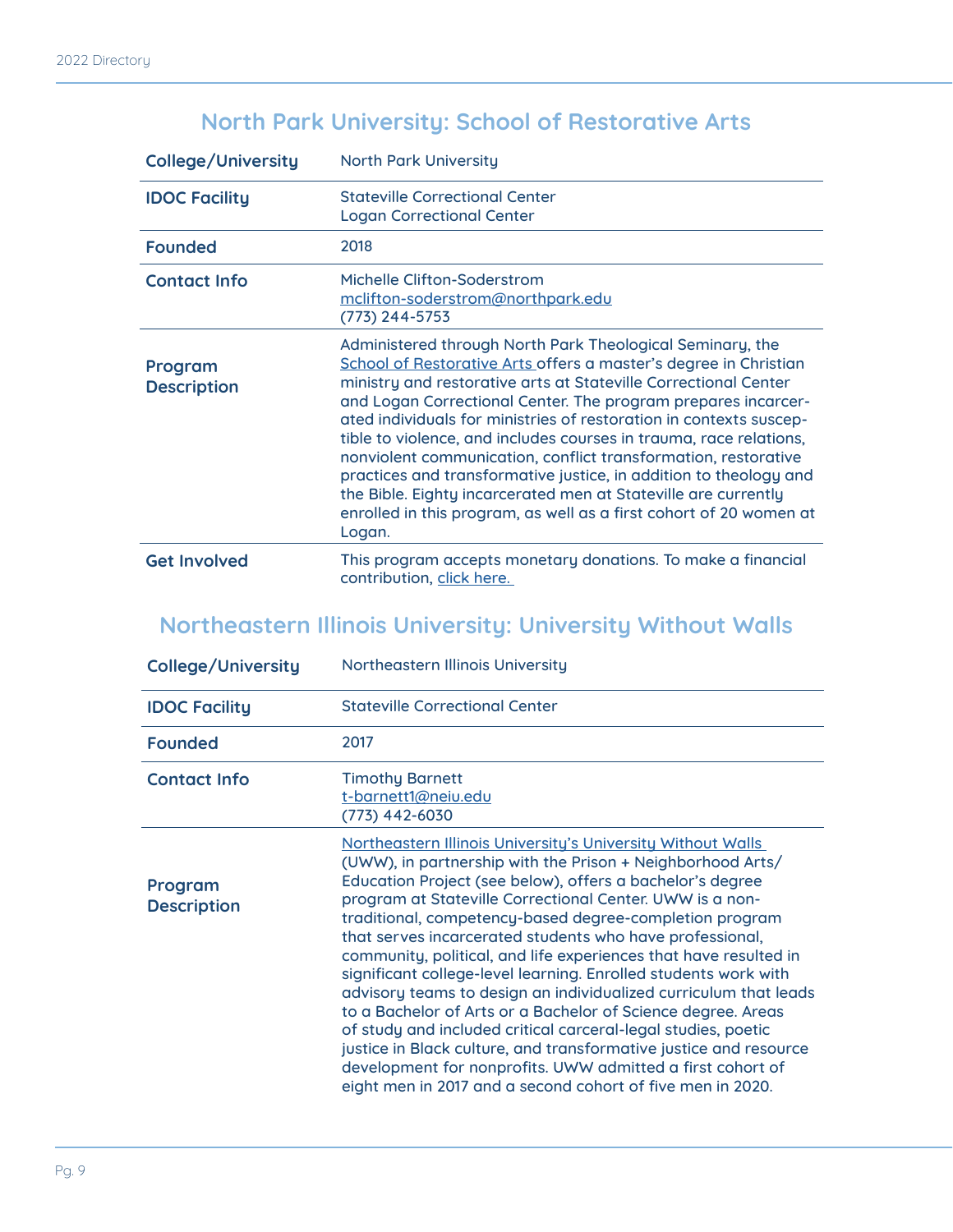### **Northwestern University: Northwestern Prison Education Program**

| <b>College/University</b>     | Northwestern University                                                                                                                                                                                                                                                                                                                                                                                                         |
|-------------------------------|---------------------------------------------------------------------------------------------------------------------------------------------------------------------------------------------------------------------------------------------------------------------------------------------------------------------------------------------------------------------------------------------------------------------------------|
| <b>IDOC Facility</b>          | <b>Stateville Correctional Center</b><br><b>Logan Correctional Center</b>                                                                                                                                                                                                                                                                                                                                                       |
| <b>Founded</b>                | 2018                                                                                                                                                                                                                                                                                                                                                                                                                            |
| <b>Contact Info</b>           | Jennifer Lackey<br>npep@northwestern.edu                                                                                                                                                                                                                                                                                                                                                                                        |
| Program<br><b>Description</b> | The Northwestern Prison Education Program (NPEP) is an<br>initiative of Northwestern University that offers a full liberal arts<br>curriculum to incarcerated students at Stateville Correctional<br>Center (in partnership with Oakton Community College)<br>and Logan Correctional Center. NPEP is a degree-granting,<br>interdisciplinary program with 59 enrolled students in 3 cohorts,<br>2 at Stateville and 1 at Logan. |
| <b>Get Involved</b>           | This program welcomes passionate, dedicated interns at Stat-<br>eville, as well as on the Evanston and Chicago campuses. Learn<br>more about NPEP's internships here. This program also accepts<br>monetary donations. To make a financial contribution, click here.                                                                                                                                                            |

### **Prison + Neighborhood Arts/Education Project**

| <b>College/University</b>     | Several                                                                                                                                                                                                                                                                                                                                                                                                                                                                                                                                            |
|-------------------------------|----------------------------------------------------------------------------------------------------------------------------------------------------------------------------------------------------------------------------------------------------------------------------------------------------------------------------------------------------------------------------------------------------------------------------------------------------------------------------------------------------------------------------------------------------|
| <b>IDOC Facility</b>          | <b>Stateville Correctional Center</b>                                                                                                                                                                                                                                                                                                                                                                                                                                                                                                              |
| <b>Founded</b>                | 2011                                                                                                                                                                                                                                                                                                                                                                                                                                                                                                                                               |
| <b>Contact Info</b>           | Timmy Châu<br>contactpnap@gmail.com                                                                                                                                                                                                                                                                                                                                                                                                                                                                                                                |
| Program<br><b>Description</b> | The Prison + Neighborhood Arts/Education Project (PNAP) is<br>a visual arts and education project that connects teaching<br>artists and scholars to incarcerated students at Stateville<br>Correctional Center through classes, workshops, a policy think<br>tank, and guest lectures. Each year, PNAP offers 13-15 non-credit<br>college-level courses in subjects ranging from printmaking and<br>criminology to poetry and women's studies. PNAP also offers a<br>degree-granting program with Northeastern Illinois University<br>(see above). |
| <b>Get Involved</b>           | This program accepts monetary donations. To make a financial<br>contribution, click here.                                                                                                                                                                                                                                                                                                                                                                                                                                                          |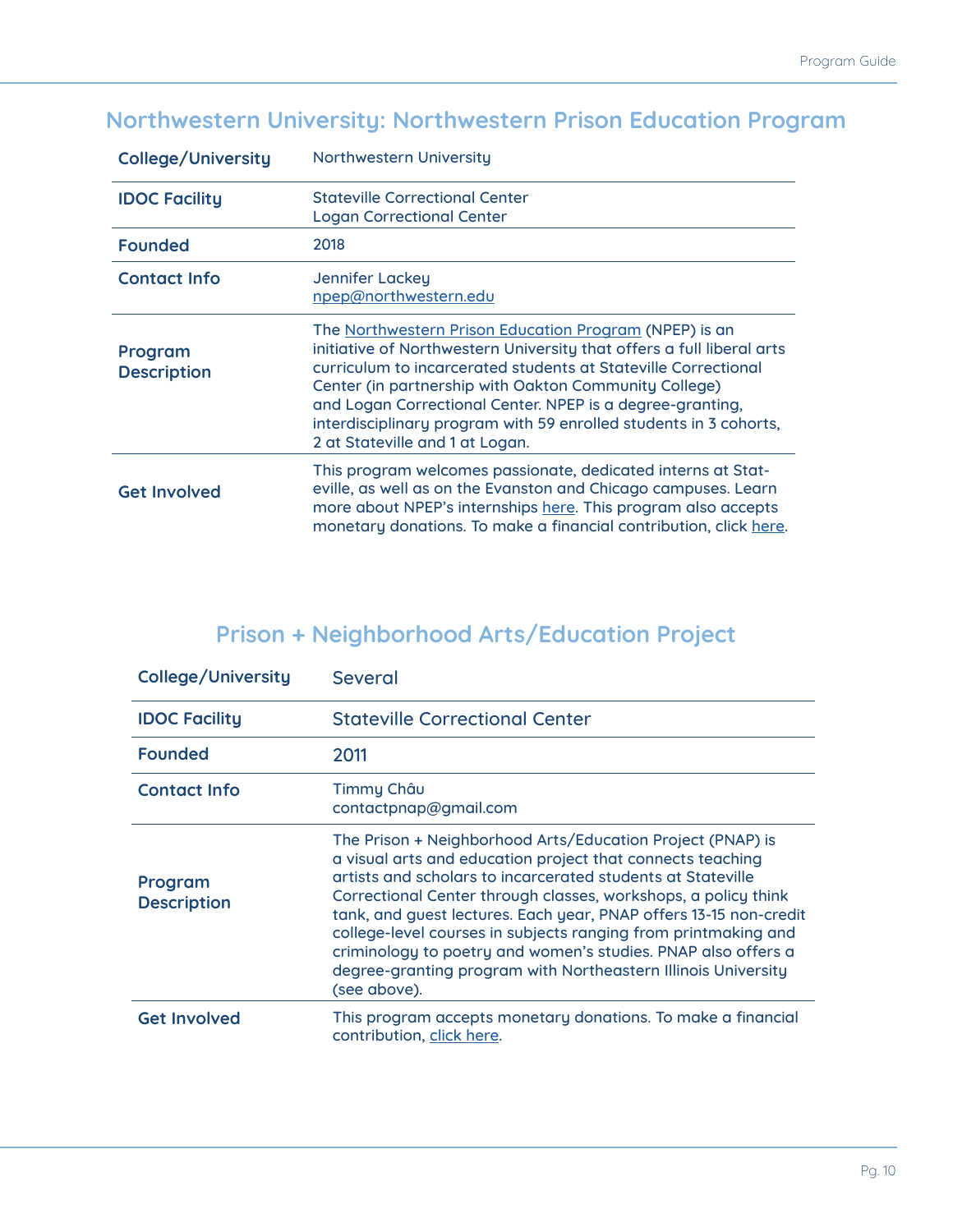## **University of Illinois Urbana-Champaign: Education Justice Project**

| College/University            | <b>Several</b>                                                                                                                                                                                                                                                                                                                                                                                                                                                                                                                                                                                                                                                                                                                                                                                                                                                                                                                                                                            |
|-------------------------------|-------------------------------------------------------------------------------------------------------------------------------------------------------------------------------------------------------------------------------------------------------------------------------------------------------------------------------------------------------------------------------------------------------------------------------------------------------------------------------------------------------------------------------------------------------------------------------------------------------------------------------------------------------------------------------------------------------------------------------------------------------------------------------------------------------------------------------------------------------------------------------------------------------------------------------------------------------------------------------------------|
| <b>IDOC Facility</b>          | <b>Danville Correctional Center</b>                                                                                                                                                                                                                                                                                                                                                                                                                                                                                                                                                                                                                                                                                                                                                                                                                                                                                                                                                       |
| <b>Founded</b>                | 2008                                                                                                                                                                                                                                                                                                                                                                                                                                                                                                                                                                                                                                                                                                                                                                                                                                                                                                                                                                                      |
| <b>Contact Info</b>           | <b>Ellen Ritter</b><br>info@educationjustice.net<br>(217) 300-5150                                                                                                                                                                                                                                                                                                                                                                                                                                                                                                                                                                                                                                                                                                                                                                                                                                                                                                                        |
| Program<br><b>Description</b> | Launched at the University of Illinois Urbana-Champaign<br>in 2008, the <b>Education Justice Project</b> (EJP) provides a<br>comprehensive college-in-prison program at Danville<br>Correctional Center. EJP's academic offerings include for-<br>credit courses, advising and tutoring, English as a Second<br>Language, workshops, guest lectures, an anti-violence group,<br>and more. In addition to educational programs at Danville, EJP's<br>Reentry Guide Initiative publishes reentry guides and videos;<br>its Prison to Gown Pathway Initiative is assessing the needs of<br>formerly incarcerated students on campus; and, its scholarship<br>program offers need-based assistance to individuals impacted<br>by incarceration in the U.S. and Mexico. EJP also engages in<br>research and public education that supports the implementation<br>of thoughtful, evidence-based, ethical policies related to higher<br>education in prison, reentry, and other relevant issues. |
| <b>Get Involved</b>           | There are several ways to get involved with EJP. To learn more,<br>click here. To make a financial contribution, click here.                                                                                                                                                                                                                                                                                                                                                                                                                                                                                                                                                                                                                                                                                                                                                                                                                                                              |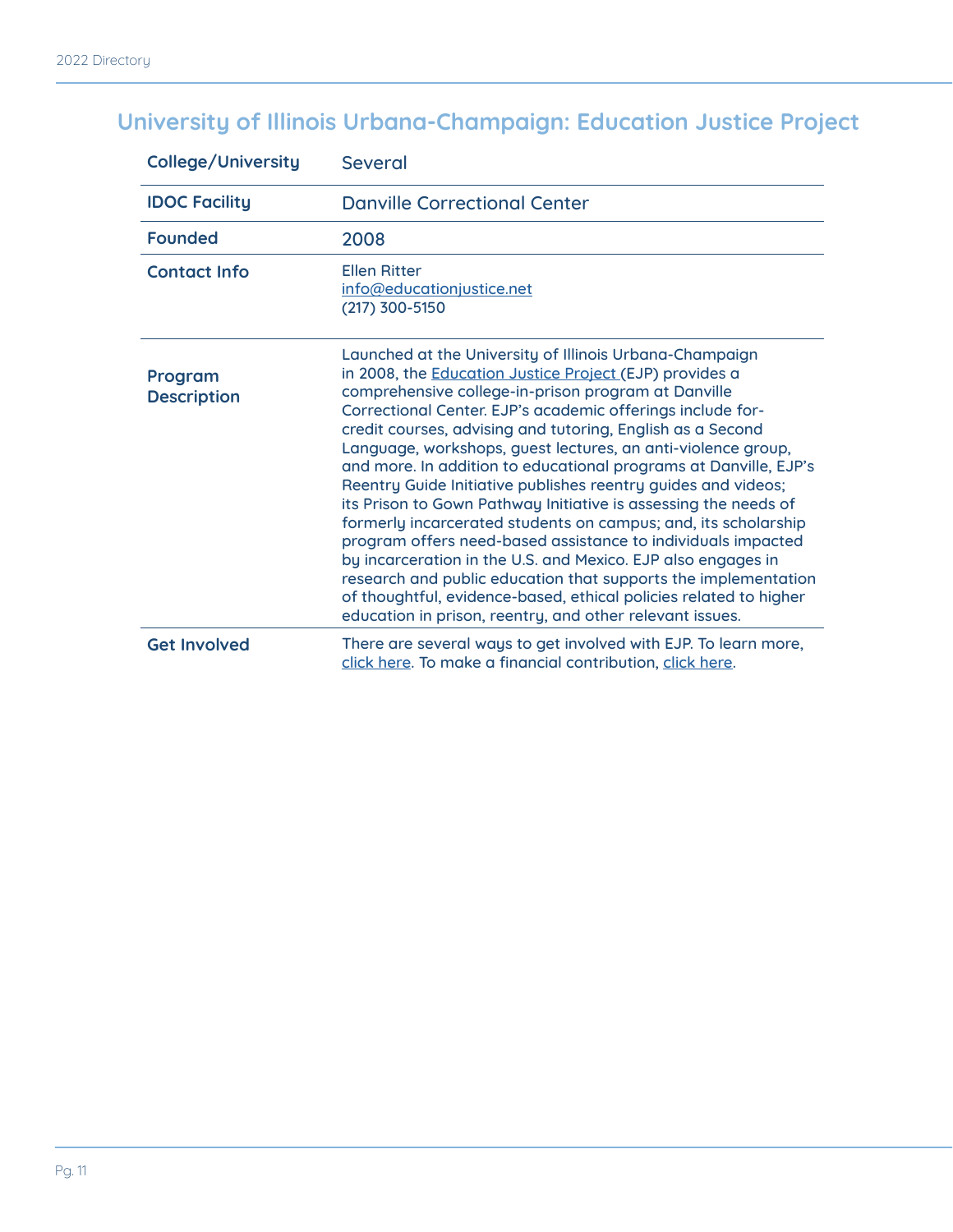#### **Career and Technical Education Programs in Illinois Correctional Centers**

Three Illinois community colleges offer career and technical education (CTE) programs in Illinois correctional centers. These programs provide hands-on training, allowing students to acquire technical skills in preparation for release. Together, they offer CTE and vocational programs at 23 of the 28 IDOC correctional centers.

- 1. Danville Area Community College at Danville Correctional Center
- 2. Kaskaskia College at Centralia Correctional Center

3. Lake Land College at Big Muddy River Correctional Center Decatur Correctional Center Dixon Correctional Center East Moline Correctional Center Graham Correctional Cente Hill Correctional Center Illinois River Correctional Center Jacksonville Correctional Center Joliet Treatment Center Lawrence Correctional Center Lincoln Correctional Center Logan Correctional Center Pinckneyville Correctional Center Robinson Correctional Center Shawnee Correctional Center Sheridan Correctional Center Southwestern Illinois Correctional Center Taylorville Correctional Center Vandalia Correctional Center Vienna Correctional Center Western Illinois Correctional Center

Danville Area Community College and Kaskaskia College offer both academic and CTE programs. To learn more about either of these programs, see the program guide on p. 5.

Lake Land College has offered academic courses in the past. However, during the current academic year, Lake Land is offering only CTE and vocational programs. To learn more about Lake Land's offerings, contact Brandon Young, [byoung17159@lakelandcollege.edu](mailto:byoung17159%40lakelandcollege.edu?subject=) or Jennifer Billingsley, [jbillingsley@lakelandcollege.edu](mailto:jbillingsley%40lakelandcollege.edu?subject=)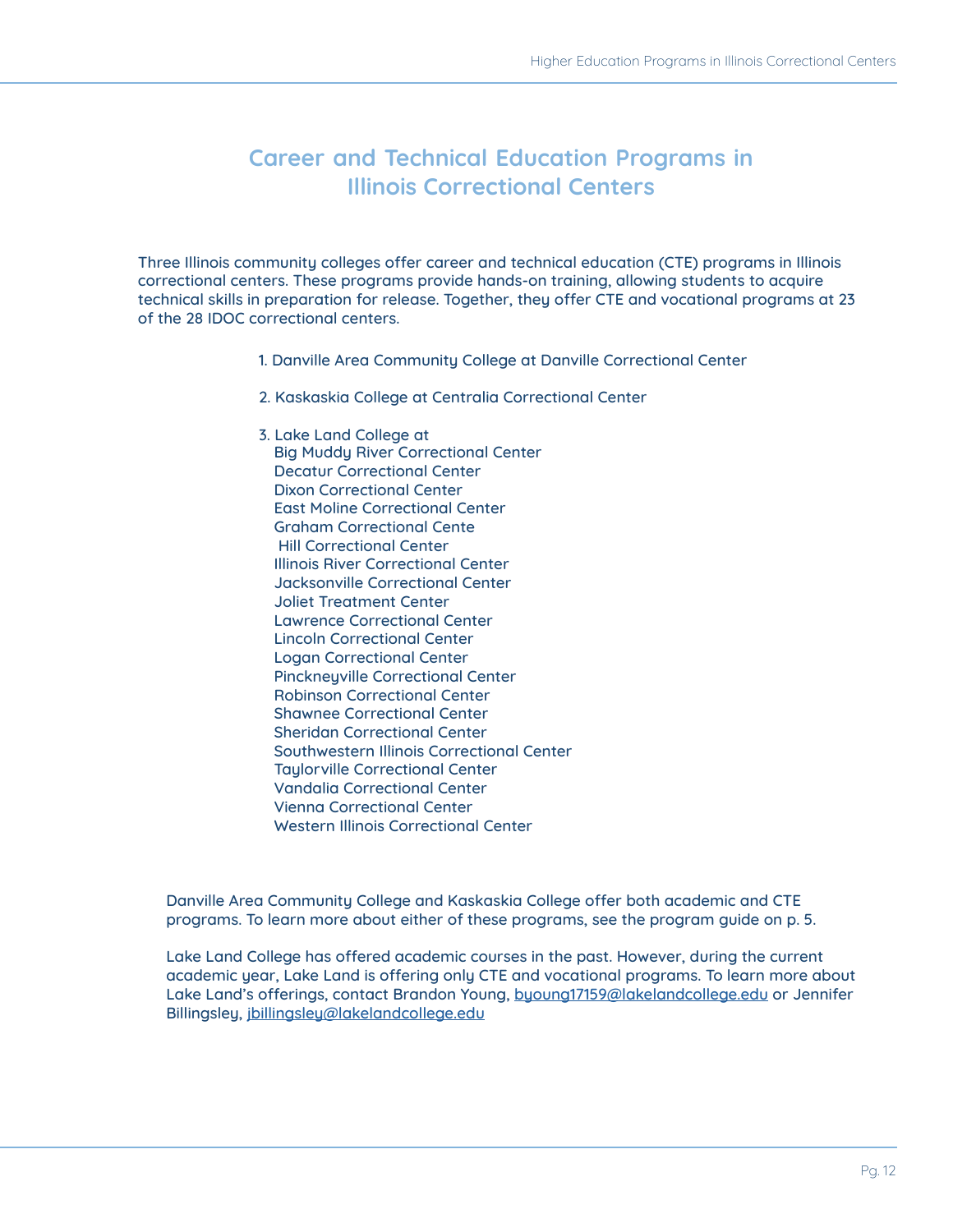#### **Illinois Correctional Centers Lacking Higher Education**

The number of prison higher education programs in Illinois has grown over the last decade, but the majority of people incarcerated in IDOC correctional centers still have no access to HEP.

Currently, 20 IDOC facilities do not host any academic higher education program:

1. Dixon Correctional Center 2. Graham Correctional Center 3. Hill Correctional Center 4. Illinois River Correctional Center 5. Jacksonville Correctional Center 6. Joliet Correctional Center 7. Lawrence Correctional Center 8. Lincoln Correctional Center 9. Menard Correctional Center 10. Menard Medium Security Unit 11. Pinckneyville Correctional Center 12. Pontiac Correctional Center 13. Pontiac Medium Security Unit 14. Robinson Correctional Center 15. Shawnee Correctional Center 16. Southwestern Correctional Center 17. Taylorville Correctional Center 18. Vandalia Correctional Center 19. Vienna Correctional Center 20. Western Illinois Correctional Center

Four IDOC facilities do not host any academic higher education, CTE, or vocational education programs:

- 1. Menard Correctional Center
- 2. Menard Medium Security Unit
- 3. Pontiac Correctional Center
- 4. Pontiac Medium Security Unit